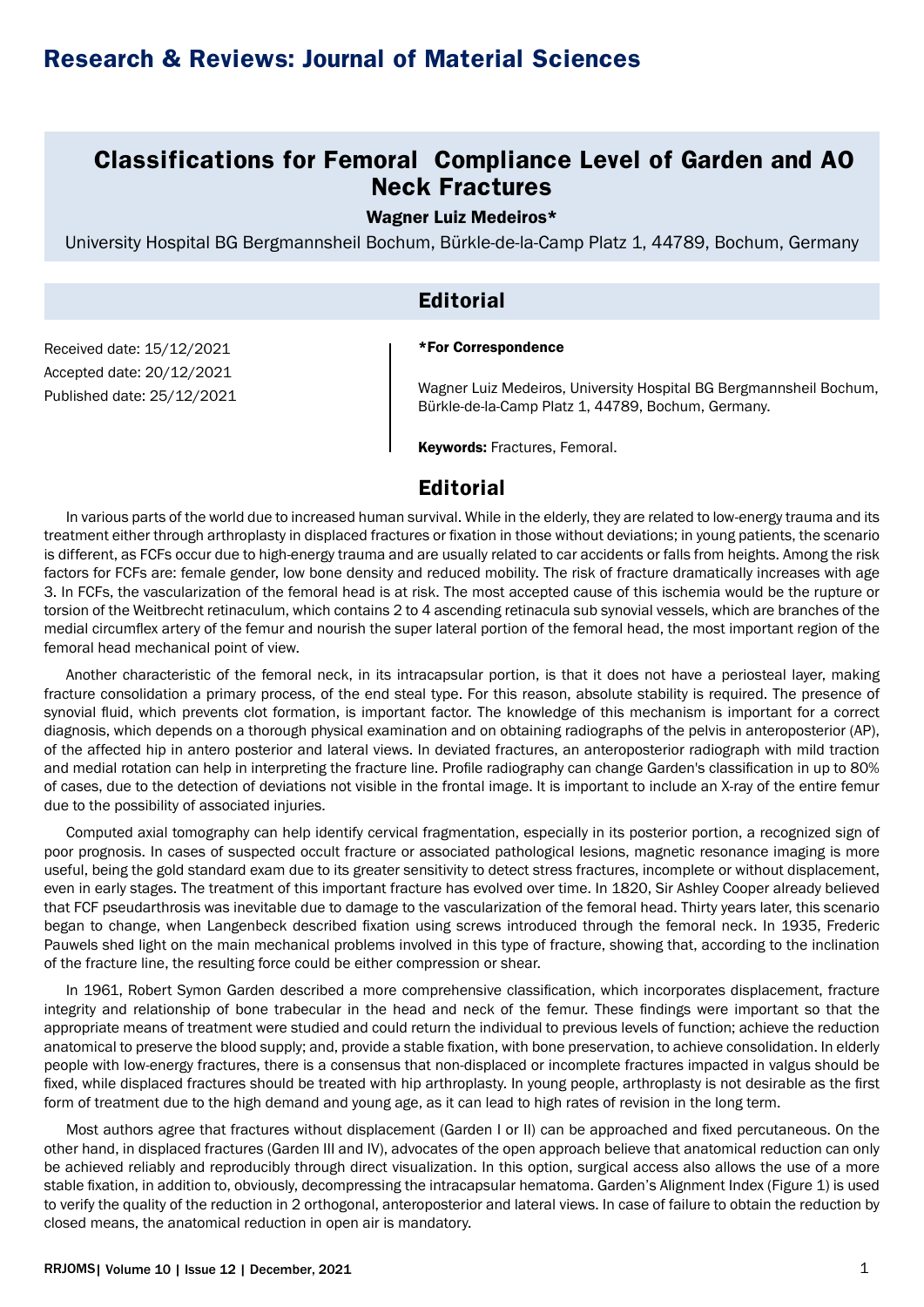# **Research & Reviews: Journal of Nursing & Health Sciences**



Figure 1. Garden alignment index source.

There are 4 implant options: cannulised screws, sliding pin plate (type DHS), fixed angle locked plates or total hip prosthesis (arthroplasty). In Garden I or II fractures, there is no difference in results with the use of screws or sliding pin-plate devices, with or without the use of an anti-rotational screw. In unstable and deviated fractures Pauwels II or III, Garden III or IV, neither parallel screws nor sliding plate-pin devices associated with anti-rotational screws nor locked plates had good results in the fixation of these fractures. In fixation with cannulised screws, a screw transverse to the fracture site can be used. This method is similar to the fixation method described by Garden in the past. Proposed the technique of using an anteromedial support plate, which can be installed through Hunter's anterior approach and acts as a powerful anti-shear brace. This plate must be combined with screws or pin plate and showed an 80% increase in shear strength compared to traditional methods.

 However, for the correct treatment, it is extremely important that the surgeon has knowledge about the classification of FCFs, which is of great clinical importance, as it is often used in the indication of adequate treatment. The main classifications for FCFs are the Pauses, the Garden and the Arbeitsgemeinschaft fur Osteosynthesefragen (AO) Classification. In this study we will focus only on Garden and AO. Garden's classification is the most popular and most used in clinical practice and is based on the X-ray of the pelvis in the anteroposterior view, determining the stages or degrees of displacement between the fragments according to the alignment of the primary compressive trabecular of the cervix with the trabecular of the acetabulum. It is an evolutionary classification that describes the stages of sequential deviation of the fragments. Garden evaluated 80 patients with FCF, which he classified into types I to IV, and followed these patients for at least 12 months postoperatively. He found that type I and II fractures had a 100% healing rate. While types III and IV had lower union rates of 93% and 57%, respectively.

#### The four types/stages of Garden are described as follows:

Stage I incomplete sub capital fracture. Fracture of the inferior cortex occurs in a "green stick", and a minimal deviation creates the illusion of impaction. The distal fragment is slightly abducted and externally rotated;

Stage II complete sub capital fracture without displacement. The inferior cortex has a complete fracture, but no angulation of the femoral head;

Stage III complete sub capital fracture with partial displacement. The 2 fragments are held together by the Weitbrecht retinaculum. There is no fragmentation of the posterior cortex. The head is inclined in relation to the acetabulum, which is radio logically evidenced by the divergent direction of the medial bony lamellae (compressive) of the head in relation to those of the acetabulum;

Stage IV complete sub capital fracture with total displacement. Acetabula trabecular aligned with the compressive trabecular of the cervix; neck is shortened. The retinaculum is broken and the 2 fragments are completely independent. The head returns to its natural position and, radio logically, its medial bony lamellae align with those of the acetabulum.



Figure 2. Presents Garden's classification

In Garden's classification, grades I, II and III may have complete vascularization; grades I and II are stable, while grades III and IV are unstable.

The low inter- and intraobserver agreement of Garden's classification made it more useful in the elderly population in which, to direct the treatment, it was simplified into 2 patterns: non-deviated – Garden I and II; and, deviated – Garden III and IV.